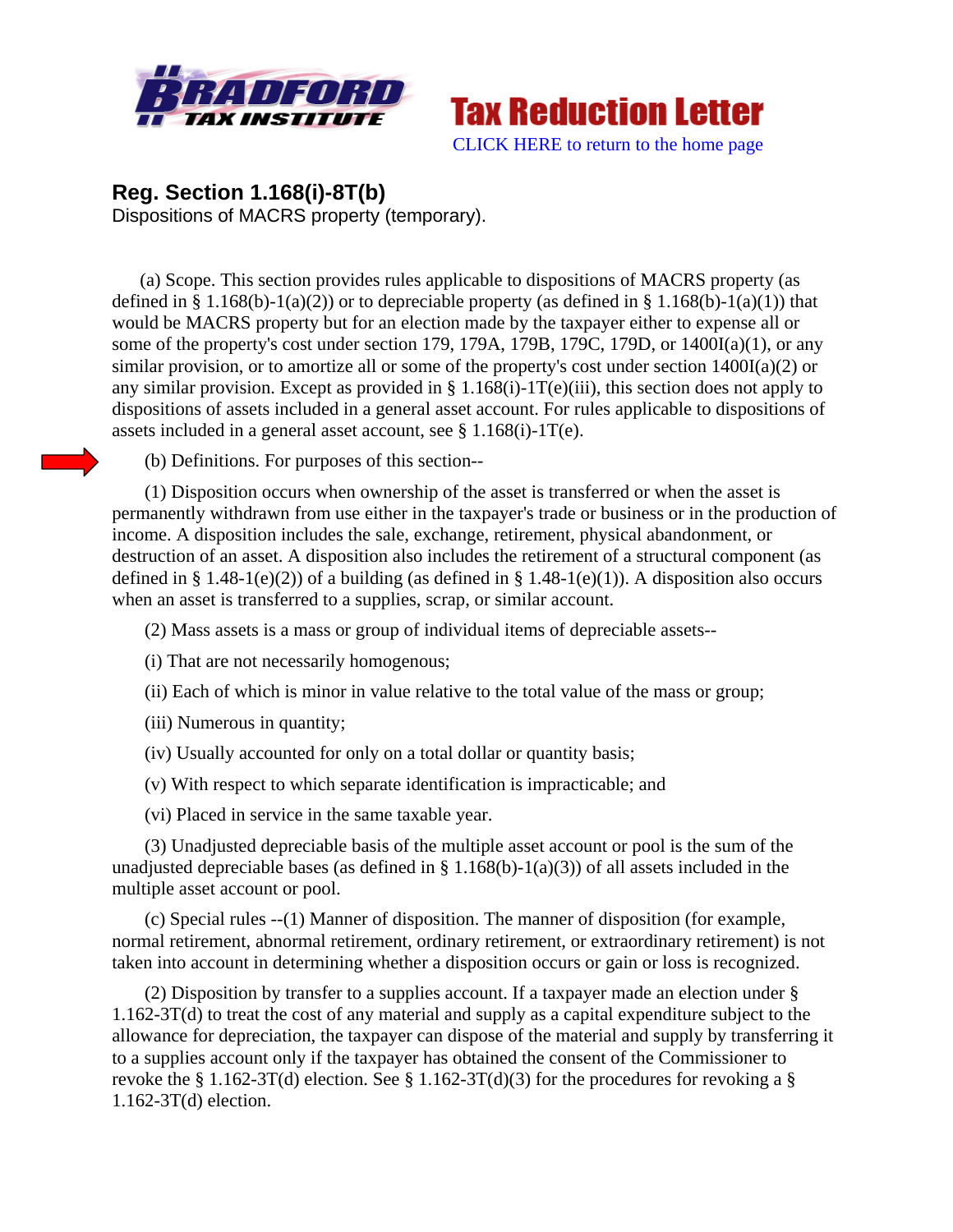(3) Leasehold improvements. This section also applies to--

 (i) A lessor of leased property that made an improvement to that property for the lessee of the property, has a depreciable basis in the improvement, and disposes of the improvement before or upon the termination of the lease with the lessee. See section  $168(i)(8)(B)$ ; and

 (ii) A lessee of leased property that made an improvement to that property, has a depreciable basis in the improvement, and disposes of the improvement before or upon the termination of the lease.

 (4) Determination of asset disposed of --(i) In general. For purposes of applying this section, the facts and circumstances of each disposition are considered in determining what is the appropriate asset disposed of. Except as provided in paragraph (c)(4)(ii) of this section, the asset for disposition purposes cannot be larger than the unit of property as determined under §  $1.263(a)-3T(e)(2)$ , (e)(3), and (e)(5) or as otherwise determined in published guidance in the Federal Register or in the Internal Revenue Bulletin (see, for example, *Rev. Proc. 2011-38, 2011-18 IRB 743,* for units of property for wireless network assets (see § 601.601(d)(2)(ii)(b) of this chapter)).

(ii) Exceptions. For purposes of applying this section:

 (A) Each building (not including its structural components) is the asset except as provided in § 1.1250-1(a)(2)(ii) or in paragraph (c)(4)(ii)(B) or (E) of this section.

 (B) If a building has two or more condominium or cooperative units, each condominium or cooperative unit (not including its structural components) is the asset except as provided in § 1.1250-1(a)(2)(ii) or in paragraph (c)(4)(ii)(E) of this section.

 (C) Each structural component (including all components thereof) of a building, condominium unit, or cooperative unit is the asset.

 (D) If a taxpayer properly includes an item in one of the asset classes 00.11 through 00.4 of *Rev. Proc. 87-56 (1987-2 CB 674)* (see § 601.601(d)(2)(ii)(b) of this chapter) or properly classifies an item in one of the categories under section  $168(e)(3)$  (except for a category that includes buildings or structural components; for example, retail motor fuels outlet, qualified leasehold improvement property, qualified restaurant property, and qualified retail improvement property), each item is the asset provided it is not larger than the unit of property as determined under § 1.263(a)-3T(e)(3) or (e)(5) or as otherwise determined in published guidance in the Federal Register or in the Internal Revenue Bulletin (see  $\S 601.601(d)(2)(ii)(b)$  of this chapter), or provided paragraph  $(c)(4)(ii)(E)$  of this section does not apply to the item. For example, each desk is the asset, each computer is the asset, and each qualified smart electric meter is the asset (assuming these assets are not larger than the unit of property as determined under § 1.263(a)- 3T(e)(3) or (e)(5) or as otherwise determined in published guidance in the Federal Register or in the Internal Revenue Bulletin (see §  $601.601(d)(2)(ii)(b)$  of this chapter)).

 (E) If the taxpayer places in service an improvement or addition to an asset after the taxpayer placed the asset in service, the improvement or addition is a separate asset provided it is not larger than the unit of property as determined under  $\S 1.263(a) - 3T(e)(3)$  or (e)(5) or as otherwise determined in published guidance in the Federal Register or in the Internal Revenue Bulletin (see  $\S 601.601(d)(2)(ii)(b)$  of this chapter).

 (E) If an asset is not described in one of the asset classes 00.11 through 00.4 of *Rev. Proc. 87-56 (1987-2 CB 674)* (see § 601.601(d)(2)(ii)(b) of this chapter) or in one of the categories under section 168(e)(3), a taxpayer also may use any reasonable, consistent method to treat each of the asset's components as the asset.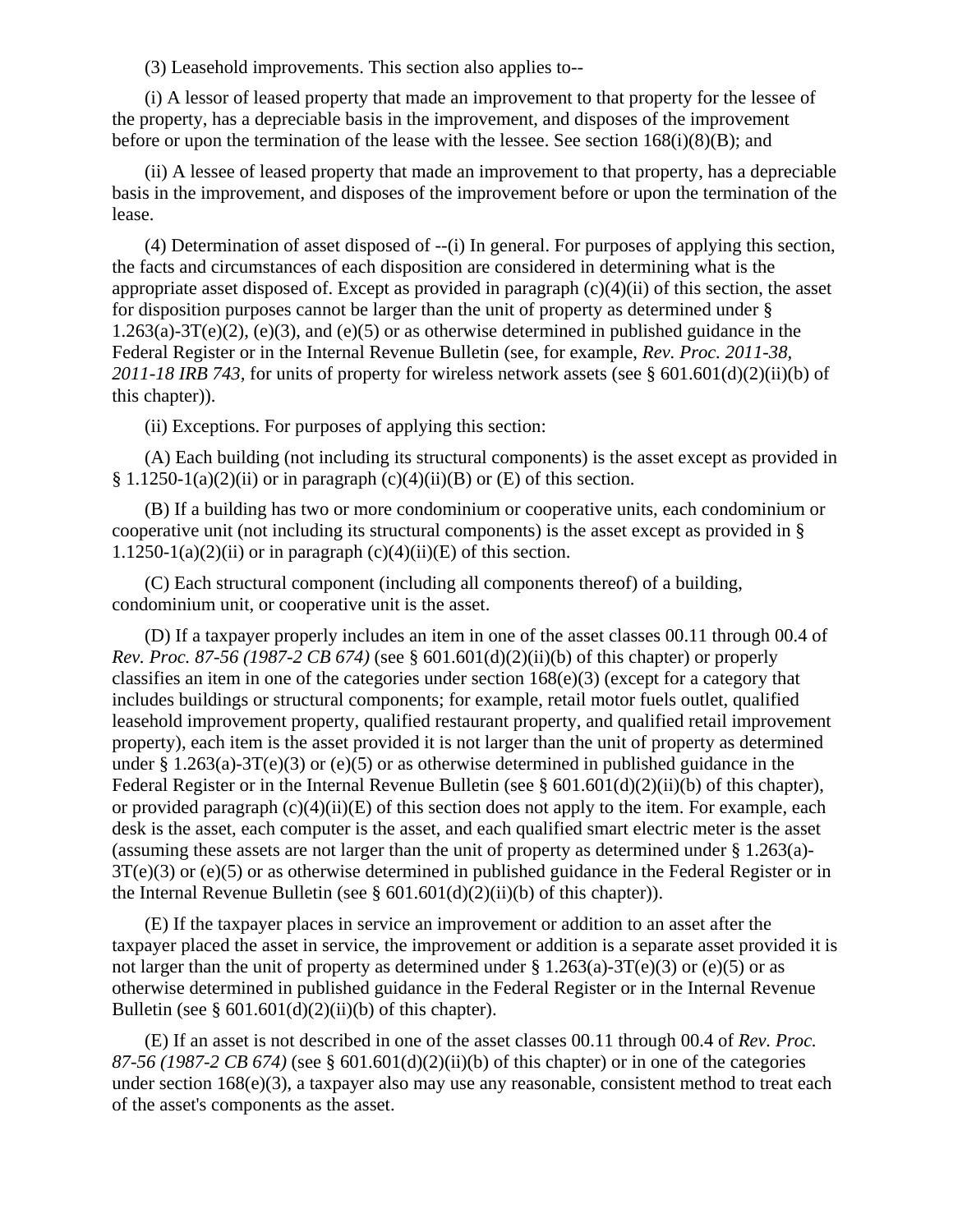(d) Gain or loss on dispositions. Except as provided by section 280B and § 1.280B-1, the following rules apply when assets within the scope of this section are disposed of during a taxable year:

 (1) If an asset is disposed of by sale, exchange, or involuntary conversion, gain or loss must be recognized under the applicable provisions of the Internal Revenue Code.

 (2) If an asset is disposed of by physical abandonment, loss must be recognized in the amount of the adjusted depreciable basis (as defined in § 1.168(b)-1(a)(4)) of the asset at the time of the abandonment (taking into account the applicable convention). However, if the abandoned asset is subject to nonrecourse indebtedness, paragraph  $(d)(1)$  of this section applies to the asset (instead of this paragraph  $(d)(2)$ ). For a loss from physical abandonment to qualify for recognition under this paragraph  $(d)(2)$ , the taxpayer must intend to discard the asset irrevocably so that the taxpayer will neither use the asset again nor retrieve it for sale, exchange, or other disposition.

 (3) If an asset is disposed of other than by sale, exchange, involuntary conversion, physical abandonment, or conversion to personal use (as, for example, when the asset is transferred to a supplies or scrap account), gain is not recognized. Loss must be recognized in the amount of the excess of the adjusted depreciable basis of the asset at the time of the disposition (taking into account the applicable convention) over the asset's fair market value at the time of the disposition (taking into account the applicable convention).

 (e) Basis of asset disposed of --(1) In general. The adjusted basis of an asset disposed of for computing gain or loss is its adjusted depreciable basis at the time of the asset's disposition (as determined under the applicable convention for the asset).

 (2) Assets disposed of are in multiple asset accounts or are components. If the taxpayer accounts for the asset disposed of in a multiple asset account or pool, or the asset disposed of is a component of a larger asset and it is impracticable from the taxpayer's records to determine the unadjusted depreciable basis (as defined in § 1.168(b)-1(a)(3)) of the asset disposed of, the taxpayer may use any reasonable method that is consistently applied to the taxpayer's multiple asset accounts or pools or to the taxpayer's larger assets for purposes of determining the unadjusted depreciable basis of assets disposed of. To determine the adjusted depreciable basis of an asset disposed of in a multiple asset account, the depreciation allowed or allowable for the asset disposed of is computed by using the depreciation method, recovery period, and convention applicable to the multiple asset account or pool in which the asset disposed of was included and by including the additional first year depreciation deduction claimed for the asset disposed of. To determine the adjusted depreciable basis of an asset disposed of that is a component of a larger asset, the depreciation allowed or allowable for the asset disposed of is computed by using the depreciation method, recovery period, and convention applicable to the larger asset of which the asset disposed of is a component and by including the portion of the additional first year depreciation deduction claimed for the larger asset that is attributable to the asset disposed of.

(f) Identification of asset disposed of  $-(1)$  In general. Except as provided in paragraph (f)(2) of this section, a taxpayer must use the specific identification method of accounting to identify which asset is disposed of by the taxpayer. Under this method of accounting, the taxpayer can determine the particular taxable year in which the asset disposed of was placed in service by the taxpayer.

 (2) Asset disposed of is in a multiple asset account. If a taxpayer accounts for the asset disposed of in a multiple asset account or pool and the total dispositions of assets with the same recovery period during the taxable year are readily determined from the taxpayer's records but it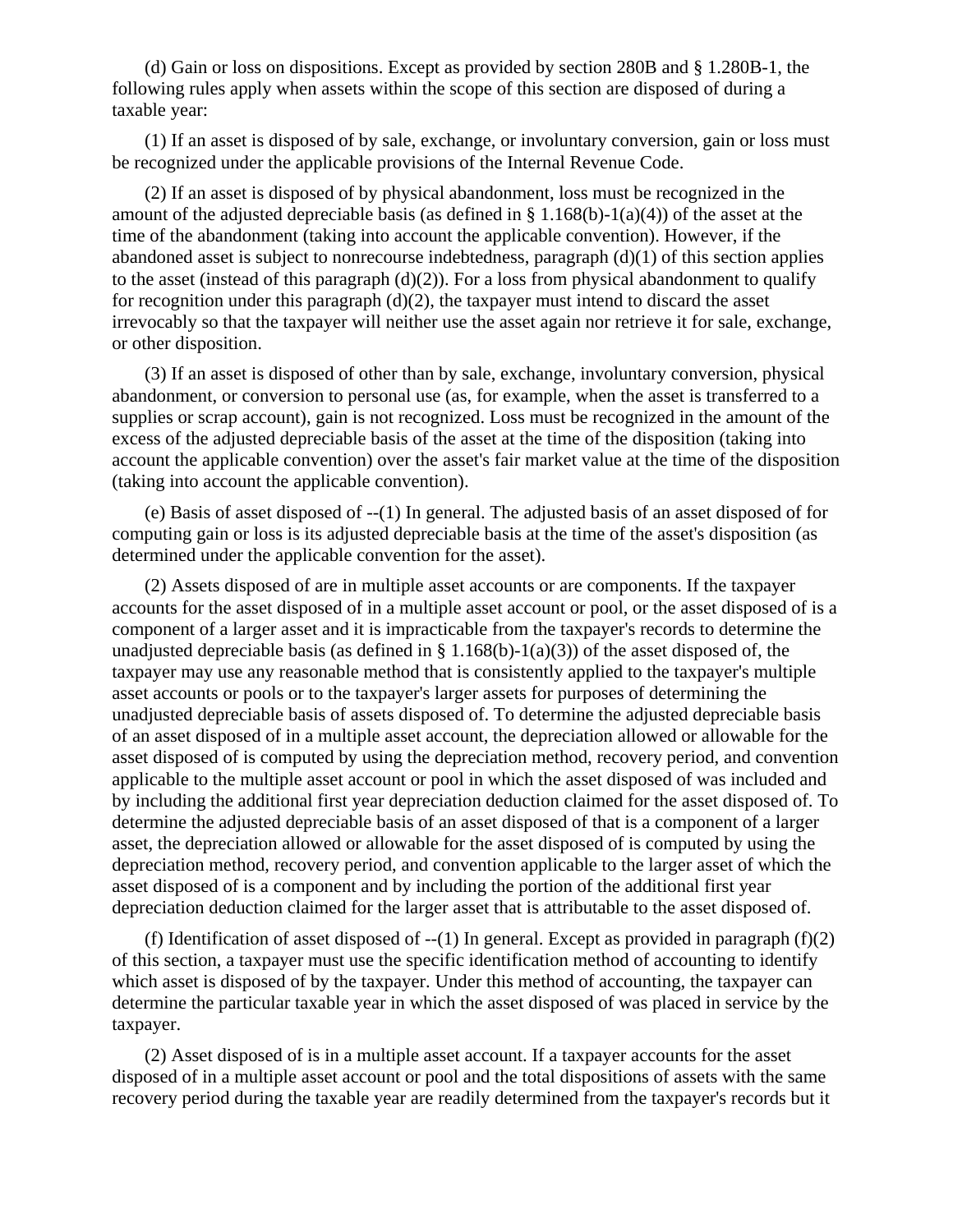is impracticable from the taxpayer's records to determine the particular taxable year in which the asset disposed of was placed in service by the taxpayer, the taxpayer may identify the asset disposed of by using--

 (i) A first-in, first-out method of accounting if the unadjusted depreciable basis of the asset disposed of cannot be readily determined from the taxpayer's records. Under this method of accounting, the taxpayer identifies the multiple asset account or pool with the earliest placed-inservice year that has the same recovery period as the asset disposed of and that has assets at the beginning of the taxable year of the disposition, and the taxpayer treats the asset disposed of as being from that multiple asset account or pool;

 (ii) A modified first-in, first-out method of accounting if the unadjusted depreciable basis of the asset disposed of can be readily determined from the taxpayer's records. Under this method of accounting, the taxpayer identifies the multiple asset account or pool with the earliest placedin-service year that has the same recovery period as the asset disposed of and that has assets at the beginning of the taxable year of the disposition with the same unadjusted depreciable basis as the asset disposed of, and the taxpayer treats the asset disposed of as being from that multiple asset account or pool;

 (iii) A mortality dispersion table if the asset disposed of is a mass asset. The mortality dispersion table must be based upon an acceptable sampling of the taxpayer's actual disposition experience for mass assets or other acceptable statistical or engineering techniques. To use a mortality dispersion table, the taxpayer must adopt recordkeeping practices consistent with the taxpayer's prior practices and consonant with good accounting and engineering practices; or

 (iv) Any other method as the Secretary may designate by publication in the Federal Register or in the Internal Revenue Bulletin (see § 601.601(d)(2) of this chapter) on or after December 23, 2011. For this purpose, a last-in, first-out method of accounting is not a designated method. Under the last-in, first-out method of accounting, the taxpayer identifies the multiple asset account or pool with the most recent placed-in-service year that has the same recovery period as the asset disposed of and that has assets at the beginning of the taxable year of the disposition, and the taxpayer treats the asset disposed of as being from that multiple asset account or pool.

 (g) Accounting for asset disposed of --(1) Depreciation ends. Depreciation ends for an asset at the time of the asset's disposition (as determined under the applicable convention for the asset). See § 1.167(a)-10(b). If the asset disposed of is in a single asset account, the single asset account terminates at the time of the asset's disposition (as determined under the applicable convention for the asset).

 (2) Asset disposed of in a multiple asset account or pool. If the taxpayer accounts for the asset disposed of in a multiple asset account or pool, then--

 (i) As of the first day of the taxable year in which the disposition occurs, the asset disposed of is removed from the multiple asset account or pool and is placed into a single asset account. See § 1.168(i)-7T(b);

 (ii) The unadjusted depreciable basis of the multiple asset account or pool must be reduced by the unadjusted depreciable basis of the asset disposed of as of the first day of the taxable year in which the disposition occurs. See paragraph (e)(2) of this section for determining the unadjusted depreciable basis of the asset disposed of;

 (iii) The depreciation reserve of the multiple asset account or pool must be reduced by the depreciation allowed or allowable for the asset disposed of as of the end of the taxable year immediately preceding the year of disposition, computed by using the depreciation method,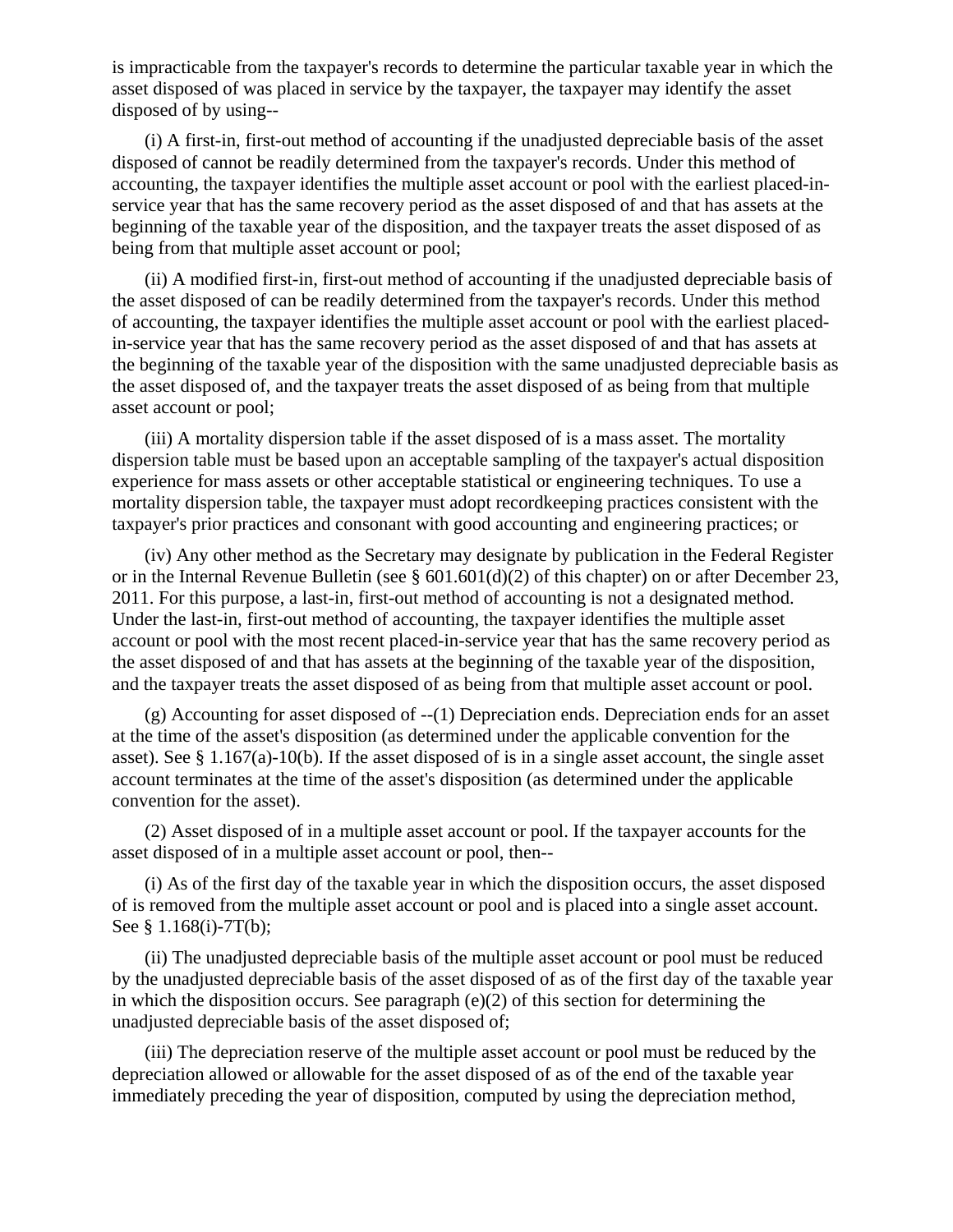recovery period, and convention applicable to the multiple asset account or pool in which the asset disposed of was included and by including the additional first year depreciation deduction claimed for the asset disposed of; and

 (iv) In determining the adjusted depreciable basis of the asset disposed of at the time of disposition (taking into account the applicable convention), the depreciation allowed or allowable for the asset disposed of is computed by using the depreciation method, recovery period, and convention applicable to the multiple asset account or pool in which the asset disposed of was included and by including the additional first year depreciation deduction claimed for the asset disposed of.

 (3) Disposed of component of a larger asset. This paragraph (g)(3) applies only to a taxpayer that uses a reasonable, consistent method to treat each of the asset's components as the asset in accordance with paragraph  $(c)(4)(E)$  of this section. If the taxpayer disposes of a component of a larger asset and the unadjusted depreciable basis of the disposed component is included in the unadjusted depreciable basis of the larger asset, then--

 (i) As of the first day of the taxable year in which the disposition occurs, the disposed of component is removed from the larger asset and is placed into a single asset account. See §  $1.168(i) - 7T(b);$ 

 (ii) The unadjusted depreciable basis of the larger asset must be reduced by the unadjusted depreciable basis of the disposed of component as of the first day of the taxable year in which the disposition occurs. See paragraph (e)(2) of this section for determining the unadjusted depreciable basis of the disposed of component;

 (iii) The depreciation reserve of the larger asset must be reduced by the depreciation allowed or allowable for the disposed of component as of the end of the taxable year immediately preceding the year of disposition, computed by using the depreciation method, recovery period, and convention applicable to the larger asset in which the disposed of component was included and by including the portion of the additional first year depreciation deduction claimed for the larger asset that is attributable to the disposed of component; and

 (iv) In determining the adjusted depreciable basis of the disposed of component at the time of disposition (taking into account the applicable convention), the depreciation allowed or allowable for the asset disposed of is computed by using the depreciation method, recovery period, and convention applicable to the larger asset in which the disposed of component was included and by including the portion of the additional first year depreciation deduction claimed for the larger asset that is attributable to the disposed of component.

(h) Examples. The application of this section is illustrated by the following examples:

Example 1.

 A owns an office building with four elevators. A decides to replace one of the elevators. The retirement of the replaced elevator, which is a structural component of the building, is a disposition. As a result, depreciation for the retired elevator ceases at the time of its retirement (taking into account the applicable convention). A recognizes a loss upon this retirement.

### Example 2.

 B, a calendar-year commercial airline company, owns several aircrafts that are used in the commercial carrying of passengers. B replaces the existing engines on one of the aircrafts with new engines and treats each engine of an aircraft as a major component of the aircraft. Assume each aircraft is a unit of property as determined under  $\S 1.263(a)$ -3T(e)(3). However, for tax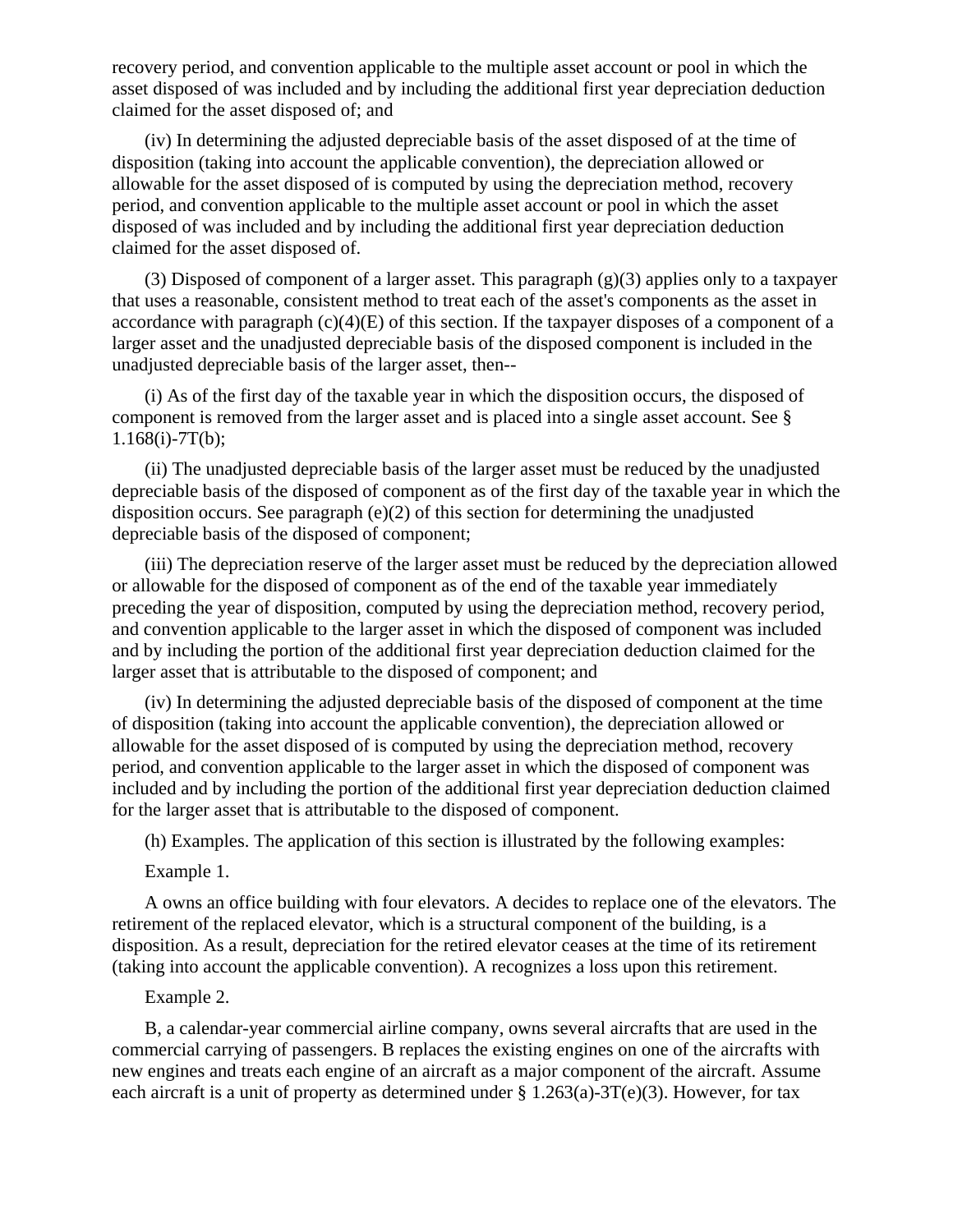disposition purposes, B consistently treats each major component of an aircraft as the asset. Thus, the retirement of the replaced engines is a disposition. As a result, depreciation for the retired engines ceases at the time of their retirement (taking into account the applicable convention). B recognizes a loss upon this retirement.

### Example 3.

 The facts are the same as in Example 2, except B treats each aircraft as the asset for tax disposition purposes. Assume each aircraft is a unit of property as determined under  $\S 1.263(a)$ -3T(e)(3). Thus, the replacement of the engines on one of the aircrafts is not a disposition. As a result, depreciation continues for the cost of the aircraft (including the cost of the replaced engines) and B does not recognize a loss upon this replacement.

## Example 4.

 C, a corporation, owns several trucks that are used in its trade or business and described in asset class 00.241 of *Rev. Proc. 87-56.* C replaces the engine on one of the trucks with a new engine and treats each engine of a truck as a major component of the truck. Assume each truck is a unit of property as determined under § 1.263(a)-3T(e)(3). Because the trucks are described in asset class 00.241 of *Rev. Proc. 87-56,* C must treat each truck as the asset for tax disposition purposes. Thus, the replacement of the engine on the truck is not a disposition. As a result, depreciation continues for the cost of the truck (including the cost of the replaced engine) and C does not recognize a loss upon this replacement.

### Example 5.

 (i) On July 1, 2009, D, a calendar-year taxpayer, purchased and placed in service a multistory office building that costs \$ 20,000,000. The cost of each structural component of the building was not separately stated. D accounts for the building in its records as a single asset with a cost of \$20,000,000. D depreciates the building as nonresidential real property and uses the optional depreciation table that corresponds with the general depreciation system, the straight-line method, a 39-year recovery period, and the mid-month convention. As of January 1, 2012, the depreciation reserve for the building is \$ 1,261,000.

 (ii) On June 30, 2012, D replaces one of the building's elevators. Because D cannot identify the cost of the structural components of the office building from its records, D uses a reasonable method that is consistently applied to all of the structural components of the office building to determine the cost of the elevator. Using this reasonable method, D allocates \$150,000 of the \$ 20,000,000 purchase price for the building to the retired elevator. Using the optional depreciation table that corresponds with the general depreciation system, the straight-line method, a 39-year recovery period, and the mid-month convention, the depreciation allowed or allowable for the retired elevator as of December 31, 2011, is \$ 9,457.50.

 (iii) For D's 2012 Federal income tax return, loss for the retired elevator is determined as follows. The depreciation allowed or allowable for 2012 for the retired elevator is \$ 1,923 ((unadjusted depreciable basis of  $$150,000$  x depreciation rate of 2.564 percent for 2012) x 6/12). Thus, the adjusted depreciable basis of the retired elevator is \$ 138,619.50 (the adjusted depreciable basis of \$ 140,542.50 removed from the building cost less the depreciation allowed or allowable of \$ 1,923 for 2012). As a result, D recognizes a loss of \$ 138,619.50 for the retired elevator in 2012, which is subject to section 1231.

 (iv) For D's 2012 Federal income tax return, the depreciation allowance for the building is computed as follows. As of January 1, 2012, the unadjusted depreciable basis of the building is reduced from \$ 20,000,000 to \$ 19,850,000 (\$ 20,000,000 less the unadjusted depreciable basis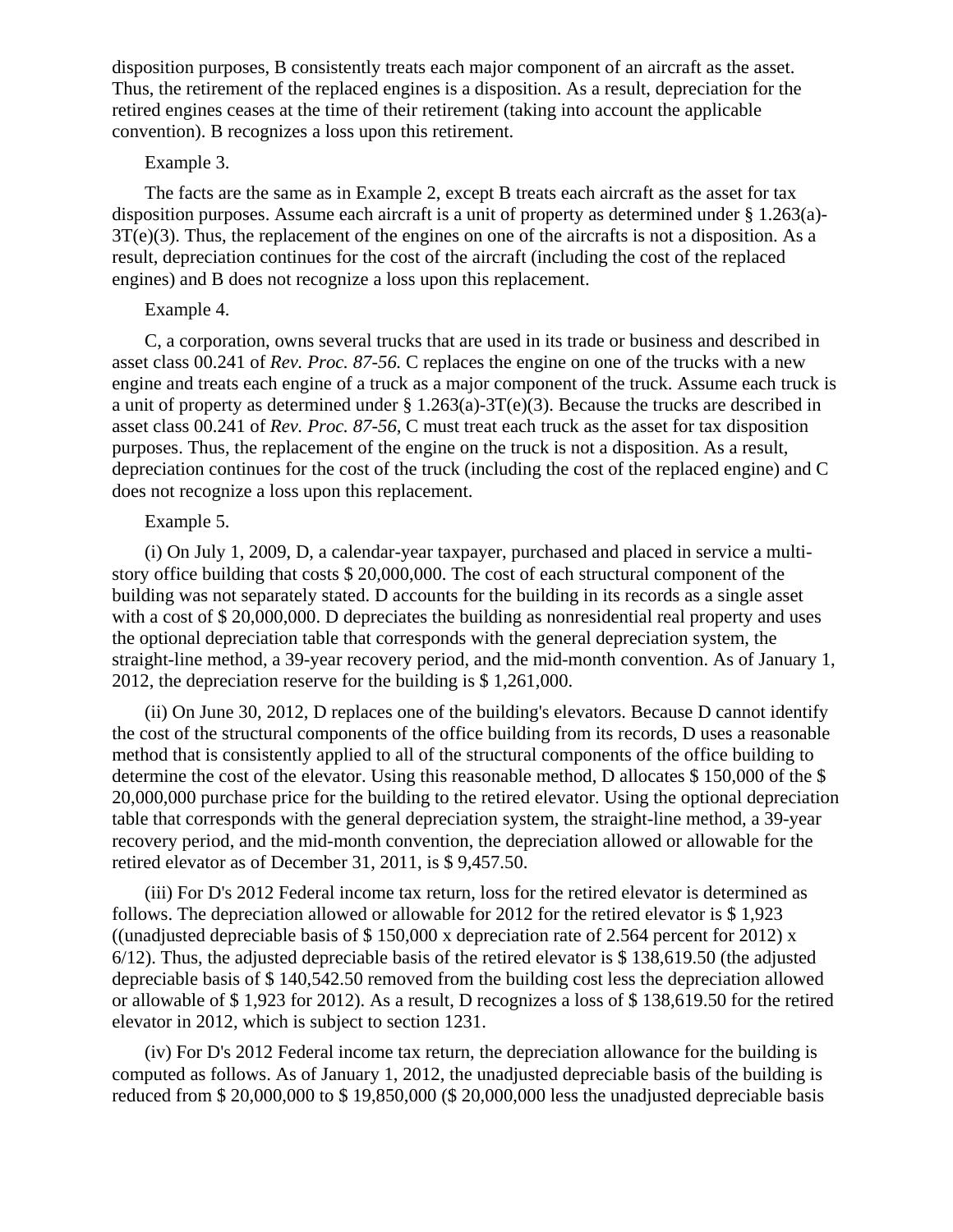of \$ 150,000 for the retired elevator), and the depreciation reserve of the building is reduced from \$ 1,261,000 to \$ 1,251,542.50 (\$ 1,261,000 less the depreciation allowed or allowable of \$ 9,457.50 for the retired elevator as of December 31, 2011). Consequently, the depreciation allowance for the building for 2012 is \$ 508,954 (\$ 19,850,000 x depreciation rate of 2.564 percent for 2012).

## Example 6.

 (i) Since 2003, E, a calendar year taxpayer, has accounted for items of MACRS property that are mass assets in pools. Each pool includes only the mass assets that have the same depreciation method, recovery period, and convention, and are placed in service by E in the same taxable year. None of the pools are general asset accounts under section 168(i)(4) and the regulations under section 168(i)(4). E identifies any dispositions of these mass assets by specific identification.

 (ii) During 2012, E sells 10 items of mass assets with a 5-year recovery period each for \$ 100. Under the specific identification method, E identifies these mass assets as being from the pool established by E in 2010 for mass assets with a 5-year recovery period. Assume E depreciates this pool using the optional depreciation table that corresponds with the general depreciation system, the 200-percent declining balance method, a 5-year recovery period, and the half-year convention. E elected not to deduct the additional first year depreciation provided by section 168(k) for 5-year property placed in service during 2010. As of January 1, 2012, this pool contains 100 similar items of mass assets with a total cost of \$ 25,000 and a total depreciation reserve of \$ 13,000. Thus, E allocates a cost of \$ 250 (\$ 25,000 x (1/100)) to each disposed of mass asset and depreciation allowed or allowable of \$ 130 (\$ 13,000 x (1/100)) to each disposed of mass asset. The depreciation allowed or allowable in 2012 for each disposed of mass asset is \$ 24 [(\$ 250 x 19.2 percent)/2]. As a result, the adjusted depreciable basis of each disposed of mass asset under section 1011 is \$ 96 (\$ 250-\$ 130-\$ 24). Thus, E recognizes a gain of \$ 4 for each disposed of mass asset in 2012, which is subject to section 1245.

 (iii) Further, as of January 1, 2012, the unadjusted depreciable basis of the 2010 pool of mass assets with a 5-year recovery period is reduced from \$ 25,000 to \$ 22,500 (\$ 25,000 less the unadjusted depreciable basis of \$ 2,500 for the 10 disposed of items), and the depreciation reserve of this 2010 pool is reduced from \$ 13,000 to \$ 11,700 (\$ 13,000 less the depreciation allowed or allowable of \$ 1,300 for the 10 disposed of items as of December 31, 2011). Consequently, as of January 1, 2012, the 2010 pool of mass assets with a 5-year recovery period has 90 items with a total cost of \$ 22,500 and a depreciation reserve of \$ 11,700. Thus, the depreciation allowance for this pool for 2012 is \$ 4,320 (\$ 22,500 x 19.2 percent).

#### Example 7.

 (i) Same facts as in Example 6. Because of changes in E's recordkeeping in 2013, it is impracticable for E to continue to identify disposed of mass assets using specific identification and to determine the unadjusted depreciable basis of the disposed of mass assets. As a result, E files a Form 3115, Application for Change in Accounting Method, to change to a first-in, firstout method beginning with the taxable year beginning on January 1, 2013, on a modified cut-off basis. See § 1.446-1(e)(2)(ii)(d)(2)(vii). Under the first-in, first-out method, the mass assets disposed of in a taxable year are deemed to be from the pool with the earliest placed-in-service year that has assets as of the beginning of the taxable year of the disposition with the same recovery period as the asset disposed of. The Commissioner of Internal Revenue consents to this change in method of accounting.